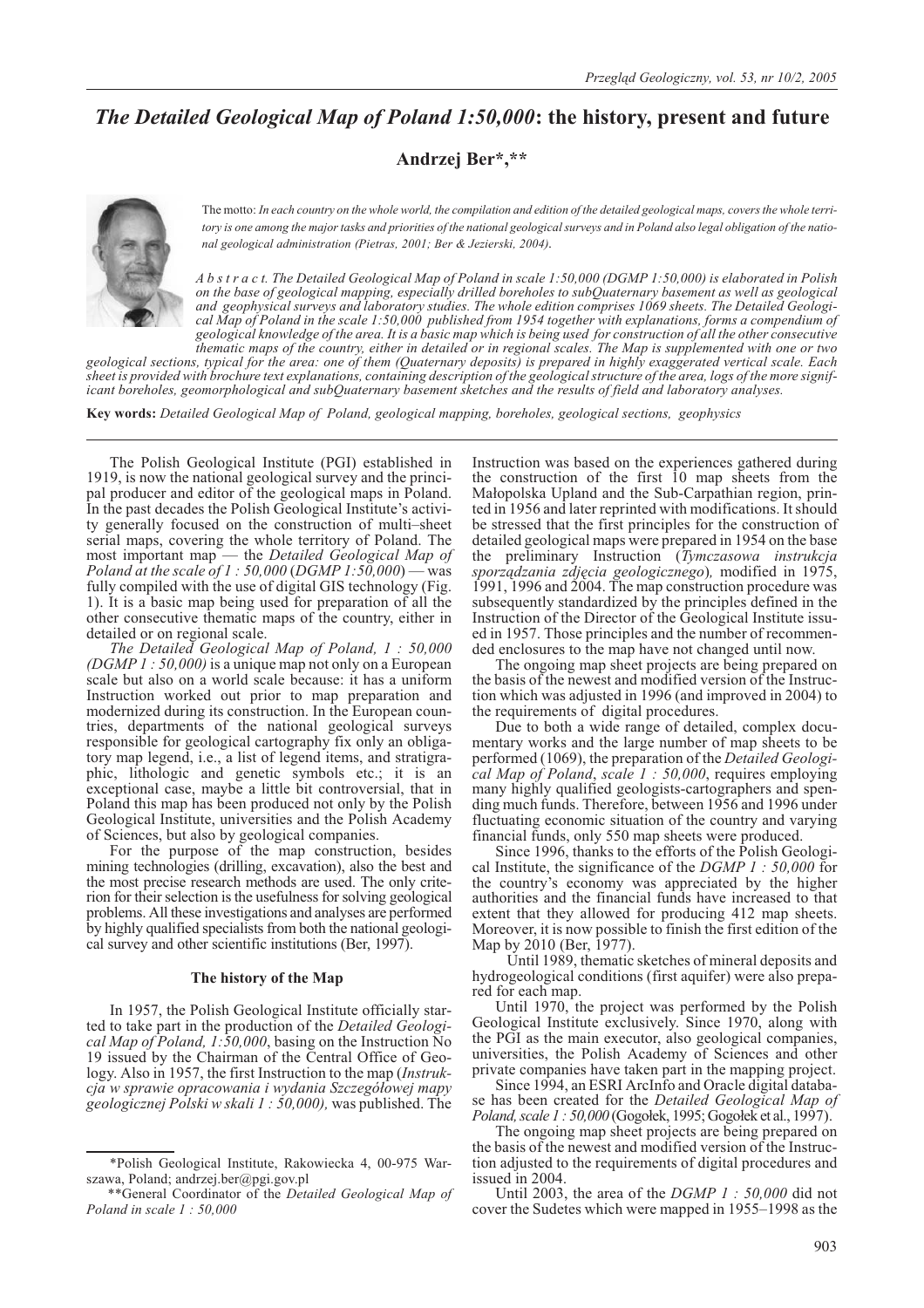*Detailed Geological Map of the Sudetes, 1 : 25,000*. That map was partly constructed using old topographic bases and German materials and thus, partly being stratigraphically out of date, it requires either revision or mapping at a scale of 1 : 50,000 i.e. it must be adjusted to the scale of the *DGMP 1: 50,000*. The revision and generalization of that map within the framework of the *DGMP 1 : 50,000* project began in 2004.

The edition project of the *Detailed Geological Map of Poland, 1 : 50,000*, started in 1957 and became the base for the preparation of other serial map projects such as the hydrogeological map and geological-economical map which contain a wealth of knowledge about mineral resources against the background of engineering geological and geoenvironmental issues.

Since its inception, the edition of the *Detailed Geological Map of Poland, 1 : 50,000*, provides geological information to the local geological surveys, scientific institutions and geological companies for purposes of exploration for mineral resources and water, as well as for engineering geological studies. This is, as mentioned above, the basic map containing primary information for thematic cartography (Ber, 1997, 2004; Ber & Podemski, 1997).

## **The present and the future of the** *DGMP 1:50,000*

The *Detailed Geological Map of Poland, 1 :50,000*, is the principal geological multi-sheet serial map covering the whole territory of Poland. It has been developed on the basis of a geological project (Projekt prac geologicznych) as a result of detailed geological mapping at a scale of 1 : 25,000, including geological field works, exploratory drillings,

geophysical measurements (georesistivity or shallow reflection seismic and gravity data) and laboratory investigations.

The final effect of these operations is a complex geological monograph of a given area, including an author's fair copy of a basic geological map, scale 1 : 25,000, a geological cross-section, an explanatory text and thematic (geomorphological — Fig. 2, and geological — without Quaternary deposits) sketches at scale 1: 100,000.

Map sheets, constructed to date, are now being prepared for printing using digital methods to be available on a CD–ROM (map) and on a floppy disc (explanatory text) or as a plotter print.

According to the data as of end 2004, the development of the *DGMP 1 : 50,000* project is at the following stage: 875 map sheets covering 81.85% of the whole territory of Poland have been constructed, 591 of them have already been printed, the construction of 75 map sheets is far advanced. Digitizing works, conducted since 1991, resulted in the printing of 19 maps of the *DGMP 1 : 50,000.*

Since 1990, the process of preparation of consecutive map sheets has considerably accelerated. During the period of 1990–2004, 412 maps were constructed (Fig. 3).

As mentioned above, 75 map sheets are currently under construction at various stages of preparation. In consequence, works within the *DGMP 1 : 50,000* project reached an unprecedented level.

Currently, along with the Polish Geological Institute, also geological companies, universities, the Polish Academy of Sciences and other private companies (a total of 21 entities) take part in the mapping project. The contribution



**Fig. 1.** Sheet of the *Detailed Geological Map of Poland in scale 1 : 50,000*, after Bartczak & Gancarz, 1995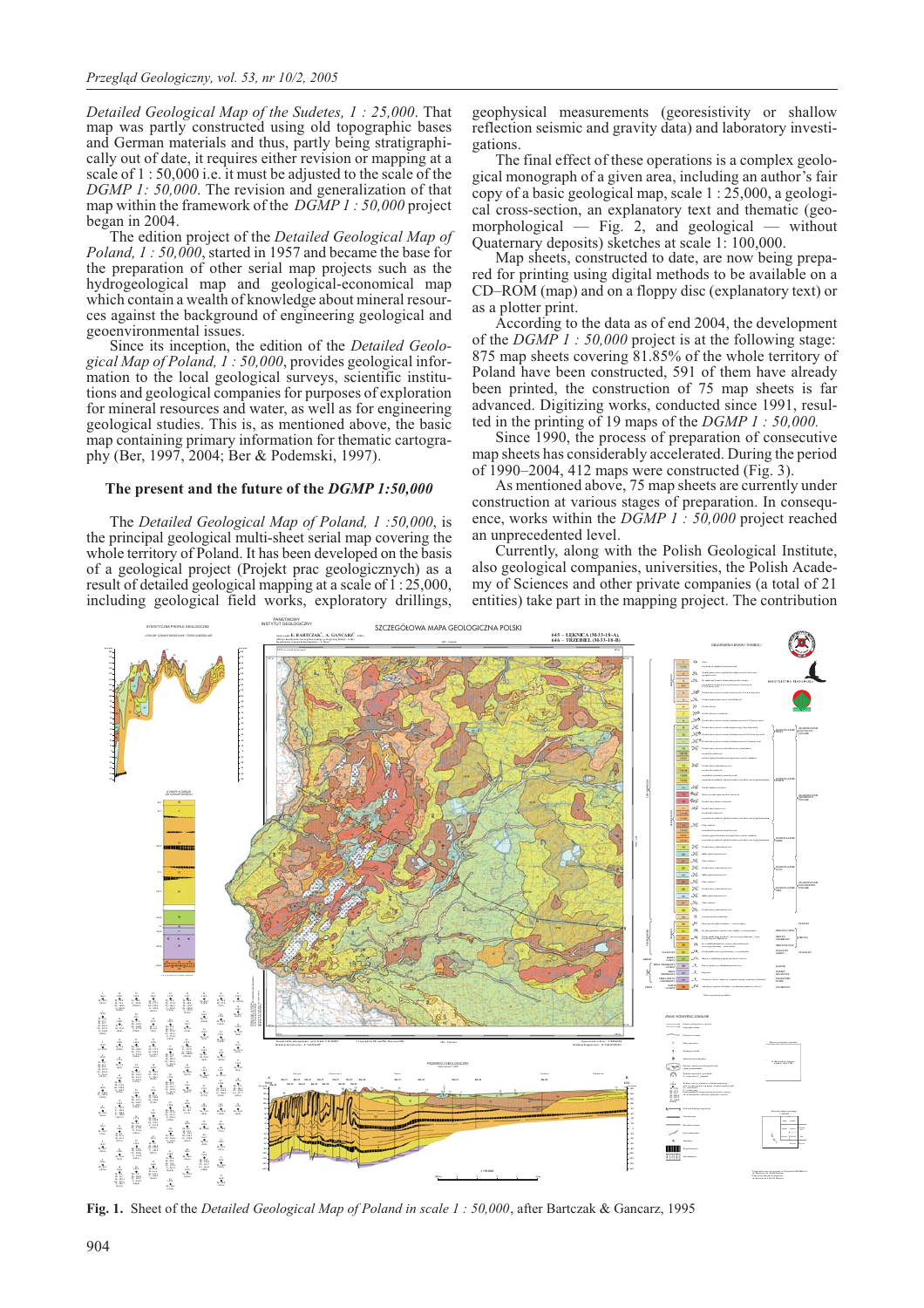

of subcontractors accounts for 60%, 40% of the edition is performed at the PGI.

It was an important fact in 1995<br>when the Polish Geological Institute was entrusted with the duty to play the role of the main contractor, along with the role of the general coordinator of the project*.*

The Polish Geological Institute coordinates the entire mapping pro-<br>ject throughout the country, as its<br>statutory duty. The Institute appointed a coordination team and the General Coordinator of the *DGMP* 1 : 50,000. Eight regional coordinators and six coordinators for special investigations (in lithology, petro- logy and geophysics), publication and digitizing conduct broad con-<br>sultative and advisory activity<br>covering the whole mapping procedure ranging from planning work to the final submission of the author's tographic Elaborates at the Ministry of the Environment.<br>The coordination team is a supe-

rvisory body both controlling the compliance with the methodical requirements and ensuring the high scientific merit according to the Instruction requirements and the present state of geological knowledge.

An important role in the process of assessment and receipt of the final reports is played both by the Commission for Cartographic Elaborates at the Ministry of the Environment and by the editorial board of the Publication Department of the PGI. The production process of a single map sheet lasts 3–3.5 years.

The currently ongoing mapping work is financed by the National Fund for Environmental Protection and Water Management.

It should be stressed that since 1991 there have been practically no limits in the amount of funds available for the continuation of the *DGMP 1 : 50,000* project, and the expenditures for the project development reached an unprecedented level.

75 map sheets from the Polish Lowlands and the 32 so-called Sudetic sheets whose processing relies on updating and generalization of the *Detailed Geological Map of the Sudetes 1 : 25,000*, have still left to complete the first edition of the *DGMP 1 : 50,000.* It allows for estimating that the whole edition

**Fig. 2.** Enclosure of the *Detailed Geological Map of Poland in scale 1 : 50,000* Sterdyñ sheet Geomorphological sketch in scale 1 : 100,000, after K. Wrotek, 2002

←